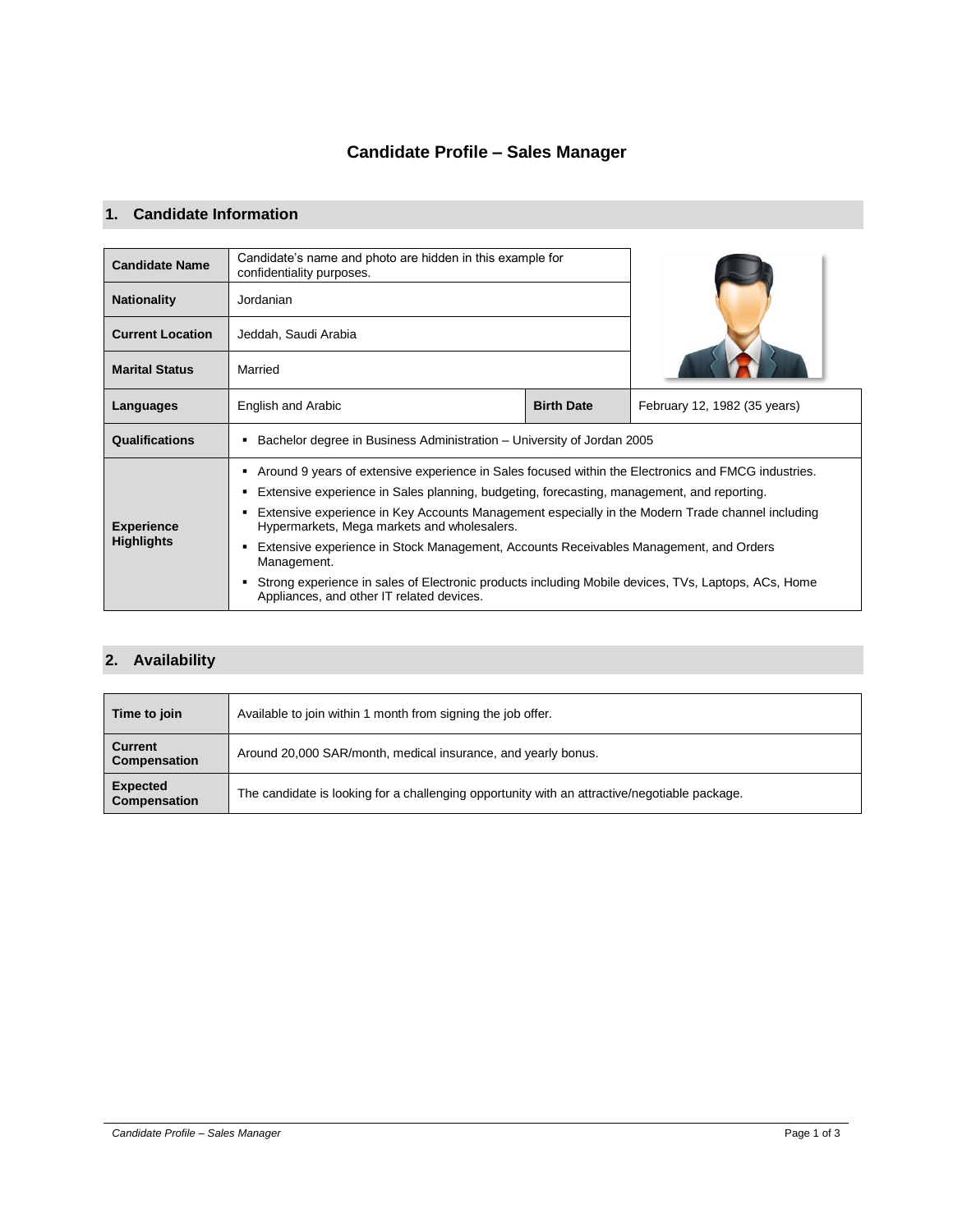## **3. Candidate's Experience**

| <b>Arabian Trading Supplies</b><br>Total period (1 year)<br>Arabian Trading Supplies is a leading company specializing in the distribution of global FMCG brands (e.g. Holsten, Power Horse,<br>Lacnor, Capri Sun, etc.) across Saudi Arabia.                                                                                                                                                                                                                                                                                                                                                                                                                                                                                                                                                                                                                                                                                                                                                                                                                                                                                                                                                                                                                             |              |                                             |  |  |
|---------------------------------------------------------------------------------------------------------------------------------------------------------------------------------------------------------------------------------------------------------------------------------------------------------------------------------------------------------------------------------------------------------------------------------------------------------------------------------------------------------------------------------------------------------------------------------------------------------------------------------------------------------------------------------------------------------------------------------------------------------------------------------------------------------------------------------------------------------------------------------------------------------------------------------------------------------------------------------------------------------------------------------------------------------------------------------------------------------------------------------------------------------------------------------------------------------------------------------------------------------------------------|--------------|---------------------------------------------|--|--|
| [Sales Manager - Modern Trade Channel]                                                                                                                                                                                                                                                                                                                                                                                                                                                                                                                                                                                                                                                                                                                                                                                                                                                                                                                                                                                                                                                                                                                                                                                                                                    | Saudi Arabia | Jan. 2014 - Present                         |  |  |
|                                                                                                                                                                                                                                                                                                                                                                                                                                                                                                                                                                                                                                                                                                                                                                                                                                                                                                                                                                                                                                                                                                                                                                                                                                                                           |              | $(1$ year)                                  |  |  |
| Responsible for the sales of the company's FMCG products including energy drinks, soft drinks, frozen food<br>products, canned food products, etc. Mainly dealing with the Modern Trade channel including key Hypermarket<br>chains such as Carrefour, Panda, Safeway, and Bindawwod, etc.<br>Managing the Sales team in the Western region of the country and ensuring achievement of Sale targets.<br>٠<br>Develop the Sales strategy and budget on a yearly basis based on market analysis and forecasting and review these plans<br>٠<br>regularly based on progress and changes in the market.<br>Conduct presentations and provide reports to the management as requested.<br>$\blacksquare$<br>Prepare and negotiate agreements with customers.<br>Ensure customer orders are being handled effectively and timely.<br>٠<br>Meet with customers, address any issues and ensure customer satisfaction.<br>٠<br>Conduct periodical meetings with the Sales team to review progress against KPIs.<br>٠<br>Provide suitable evaluation and training for the Sales team to ensure continuous development.<br>٠                                                                                                                                                          |              |                                             |  |  |
| <b>United Matbouli Group (Samsung)</b>                                                                                                                                                                                                                                                                                                                                                                                                                                                                                                                                                                                                                                                                                                                                                                                                                                                                                                                                                                                                                                                                                                                                                                                                                                    |              | Total period (2 years 5 months)             |  |  |
| United Matbouli Group is one of the leading distributors of Electronics and Home Appliances in Saudi Arabia. It is the exclusive<br>dealer for Samsung home appliances, consumer electronics and air conditioners in Saudi Arabia.                                                                                                                                                                                                                                                                                                                                                                                                                                                                                                                                                                                                                                                                                                                                                                                                                                                                                                                                                                                                                                        |              |                                             |  |  |
| [Sales Manager - Modern Trade and Retail]                                                                                                                                                                                                                                                                                                                                                                                                                                                                                                                                                                                                                                                                                                                                                                                                                                                                                                                                                                                                                                                                                                                                                                                                                                 | Saudi Arabia | Aug. 2011 - Dec. 2013<br>(2 years 5 months) |  |  |
| Responsbile for the sales of the company's Samsung Electronics products including TVs, Mobiles/Tablets, Washing<br>$\blacksquare$<br>Machines, Refrigerators, etc. Mainly dealing with the Modern Trade channel including key Hypermarket chains such<br>as Carrefour, Panda, Safeway, Bindawwod, etc. Also, handling the Retail channel with the key Electronics Retailers in<br>Saudi Arabia including eXtra, Eddy, Xcite, etc.<br>Managing the Sales team in the Western region of the country and ensuring achievement of Sale targets.<br>٠<br>Develop the Sales strategy and budget on a yearly basis based on market analysis and forecasting and review these plans<br>٠<br>regularly based on progress and changes in the market.<br>Conduct presentations and provide reports to the management as requested.<br>٠<br>Prepare and negotiate agreements with customers.<br>$\blacksquare$<br>Ensure customer orders are being handled effectively and timely.<br>٠<br>Meet with customers, address any issues and ensure customer satisfaction.<br>٠<br>Conduct periodical meetings with the Sales team to review progress against KPIs.<br>$\blacksquare$<br>Provide suitable evaluation and training for the Sales team to ensure continuous development.<br>٠ |              |                                             |  |  |
| <b>Al Babtain Trading</b>                                                                                                                                                                                                                                                                                                                                                                                                                                                                                                                                                                                                                                                                                                                                                                                                                                                                                                                                                                                                                                                                                                                                                                                                                                                 |              | Total period (2 years 4 months)             |  |  |
| Al-Babtain Trading is one of the leading companies in Saudi Arabia engaged in the distribution of international brands of<br>Household Appliances, Air-Conditioning, Laundry Equipments and Electronics including ADIMIRAL, SPEED QUEEN, BEKO and<br>BOMPANI.                                                                                                                                                                                                                                                                                                                                                                                                                                                                                                                                                                                                                                                                                                                                                                                                                                                                                                                                                                                                             |              |                                             |  |  |
| [Sales Supervisor - Modern Trade and Wholesale]                                                                                                                                                                                                                                                                                                                                                                                                                                                                                                                                                                                                                                                                                                                                                                                                                                                                                                                                                                                                                                                                                                                                                                                                                           | Saudi Arabia | Apr. 2009 - Jul. 2011                       |  |  |
|                                                                                                                                                                                                                                                                                                                                                                                                                                                                                                                                                                                                                                                                                                                                                                                                                                                                                                                                                                                                                                                                                                                                                                                                                                                                           |              | (2 years 4 months)                          |  |  |
| Responsible for the sales of the company's Electronics products including TVs, Washing Machines, ACs,<br>Refrigerators, etc. Mainly dealing with the Modern Trade channel including key Hypermarket chains such as<br>Carrefour, Panda, Safeway, Bindawwod, etc. Also, handling the Retail channel with the key Electronics Retailers in<br>Saudi Arabia including eXtra, Eddy, Xcite, etc.<br>Managing Sales Executives to ensure all sale orders are responded to.<br>٠<br>Assist in the development of the Sales strategy.                                                                                                                                                                                                                                                                                                                                                                                                                                                                                                                                                                                                                                                                                                                                             |              |                                             |  |  |

- **•** Conduct presentations and provide reports to the management as requested.
- **Draft and negotiate agreements with customers.**
- **Ensure customer orders are being handled effectively and timely.**
- **EXECT** Meet with customers, address any issues and ensure customer satisfaction.
- **•** Provide suitable guidance to junior Sales staff.